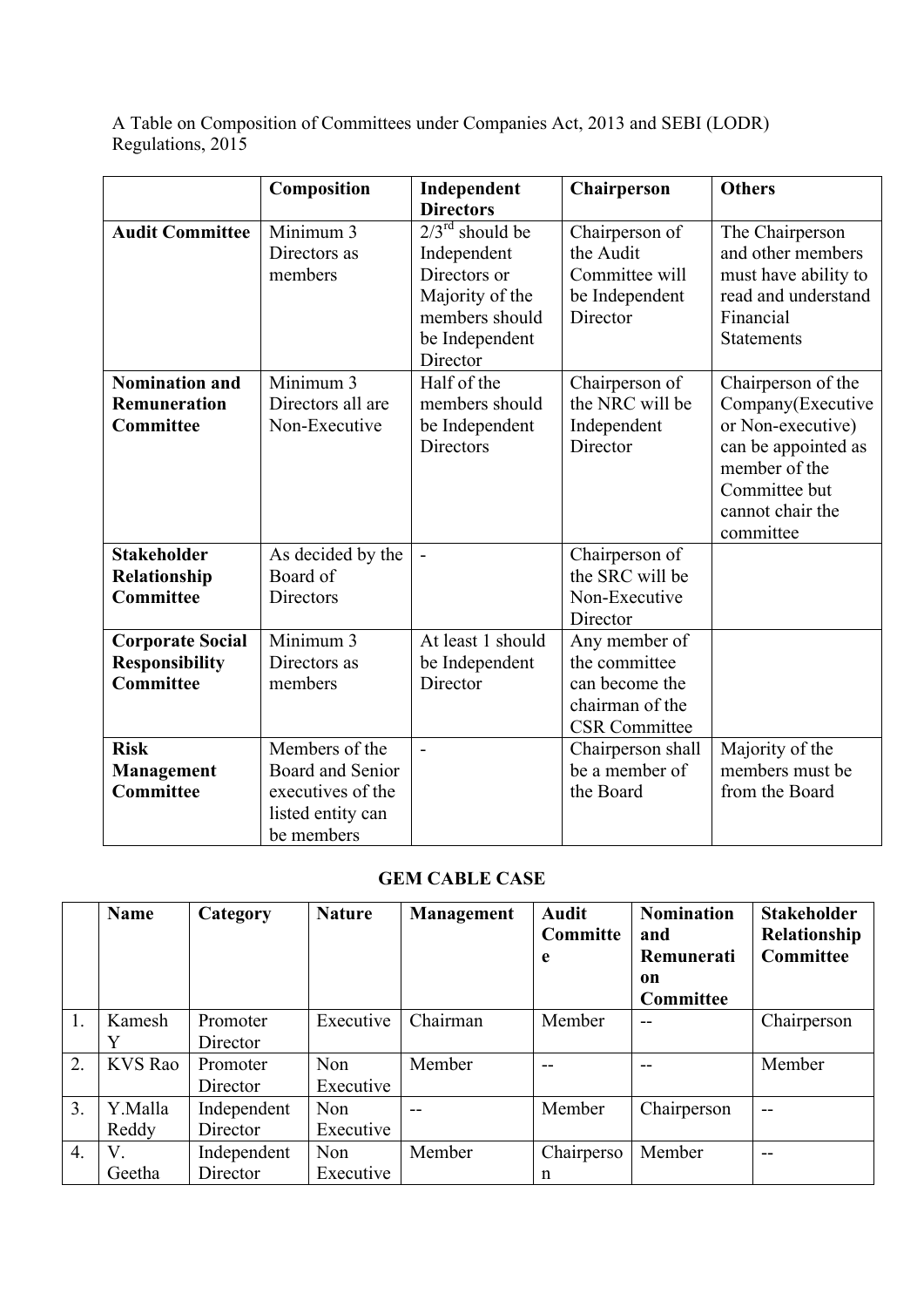### **Conclusions –**

### **AUDIT COMMITTEE:**

- Minimum 3 Directors
- Majority are Independent Director or  $2/3<sup>rd</sup>$  are Independent Director
- Independent Director is the Chairperson

### **Therefore, Gem Cables has complied with the composition of Audit Committee** as per

Section – 177 of Companies Act, 2013 and Regulation 18 of SEBI (Listing Obligations and Disclosure Requirements) Regulations, 2015.

# **NOMINATION AND REMUNERATION COMMITTEE:**

- The committee should consist of minimum 3 directors, but there are only two directors
- $\frac{1}{2}$  of the members should be Independent Director
- Independent Director is the Chairperson

**Therefore, Gem Cables has not complied** with Section – 178 of Companies Act, 2013 and Regulation 19 of SEBI (Listing Obligations and Disclosure Requirements) Regulations, 2015.

### *Solution: Mr. Kamesh, Chairperson of the Company, can be appointed as a member of the Nomination and Remuneration Committee*

### **STAKEHOLDER RELATIONSHIP COMMITTEE:**

- The Committee should consist of such number members as decided by board
- It is not Mandatory to have an Independent Director in the Committee
- The Chairperson Shall be Non-Executive

**Therefore, Gem Cables has not complied** with the provisions of section – 178(5) of Companies Act, 2013 and Regulation 20 of SEBI (Listing Obligations and Disclosure Requirements) Regulations, 2015.

#### *Solution: Since Mr. Kamesh is an Executive Director, he cannot act as chairman of this Committee. A Non-Executive Director should be appointed as the Chairman.*

### **RISK MANAGEMENT COMMITTEE:**

- Majority members are the members of the Board
- Chairperson shall be a member of the Board

**Therefore, Gem Cables has complied** with the Regulation 21 of SEBI (Listing Obligations and Disclosure Requirements) Regulations, 2015.